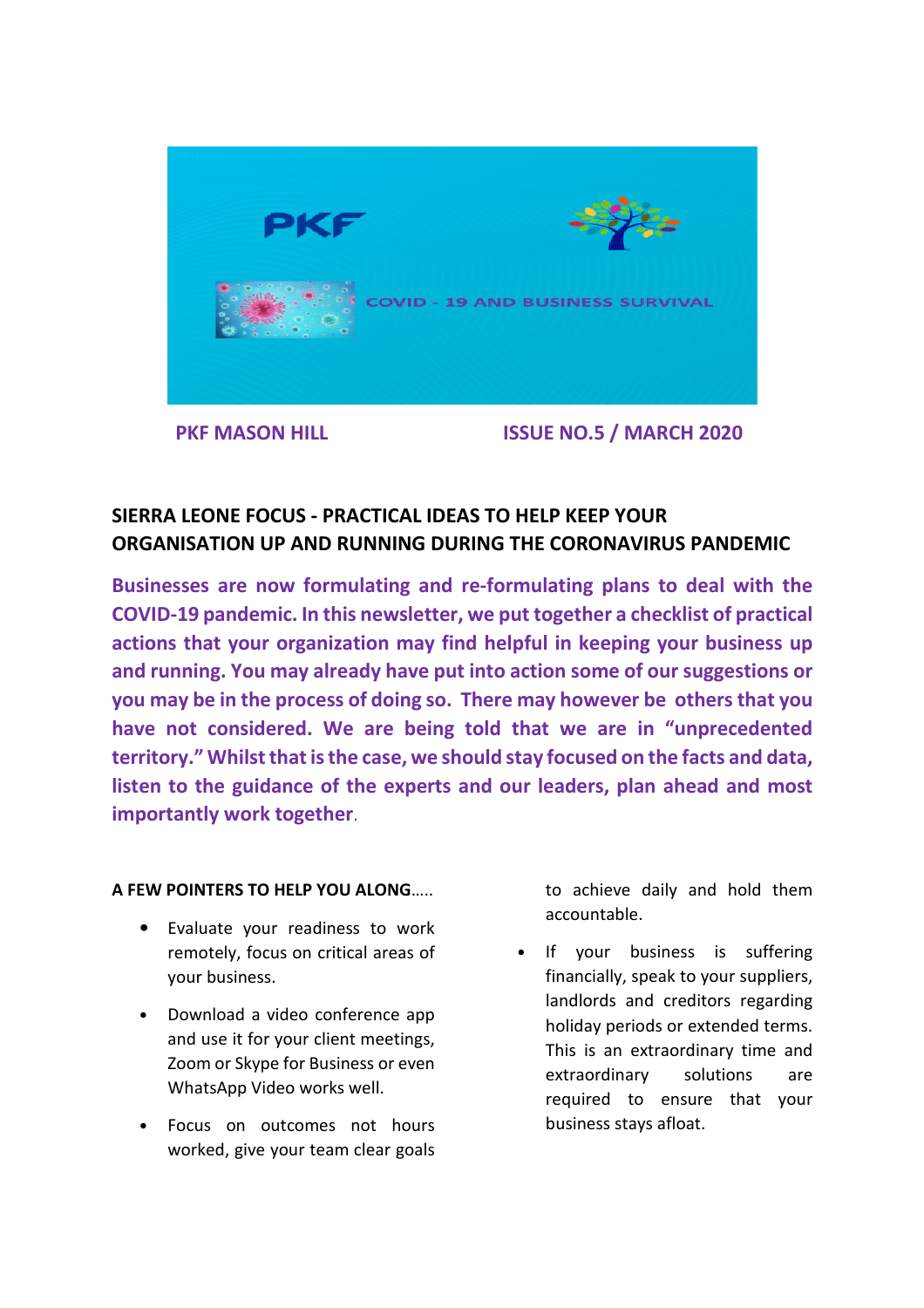- Sometimes difficult decisions need to be taken, if so, best to take them earlier rather than later. Retrenchments, layoffs, etc are never easy - but you need to ensure that your business survives this difficult period.
- Lean on your support team accountants, lawyers, advisors - by using them you will find a better solution to your problems during this difficult time.
- Place hand sanitizers in common areas, reception areas, meeting rooms, rest rooms, water fountains, kitchens, printers and copiers; encourage wiping down the area after every use and have extra wipes on-hand.
- Isolate individuals who seem sick (or may have been exposed to a sick family member residing in the same household); restrict access to that office/area until the desk, phone, and cabinets can be properly disinfected. (Healthcare professionals have warned that a person can be asymptomatic for 14 days.)
- Split the staff into multiple physical locations to minimize the chance of spread if somebody is infected. Bear in mind the 6' "social distancing" metric.
- Take inventory of critical supplies and identify alternate vendors if the primary ones are closed or short of stock; determine what standby agreements have to be in

place to do business with them.

- Prepare to enforce office closures; pre-identify alternate work sites that allow for social distancing.
- Defer non-critical renovation and repairs performed by outside contractors in areas where staff work.
- Consider 14 days of self-isolation at home after an overseas trip and before returning to the office.
- Discourage face to face meetings with 10+ attendees.
- Ensure management understands the order of succession and delegation of authority if certain executives or Board members are unavailable for an extended period.
- Verify that the employee roster is current and complete and includes work sites and shifts, email addresses, home and mobile phone numbers, emergency contacts, etc.
- Revisit Human Resource policies and the granting of exceptions (e.g., permission to work from home, use accrued sick days or personal time off).
- Project at least 90-day financial requirements, anticipated delays in revenue and impact, meeting payroll and other financial obligations, etc.